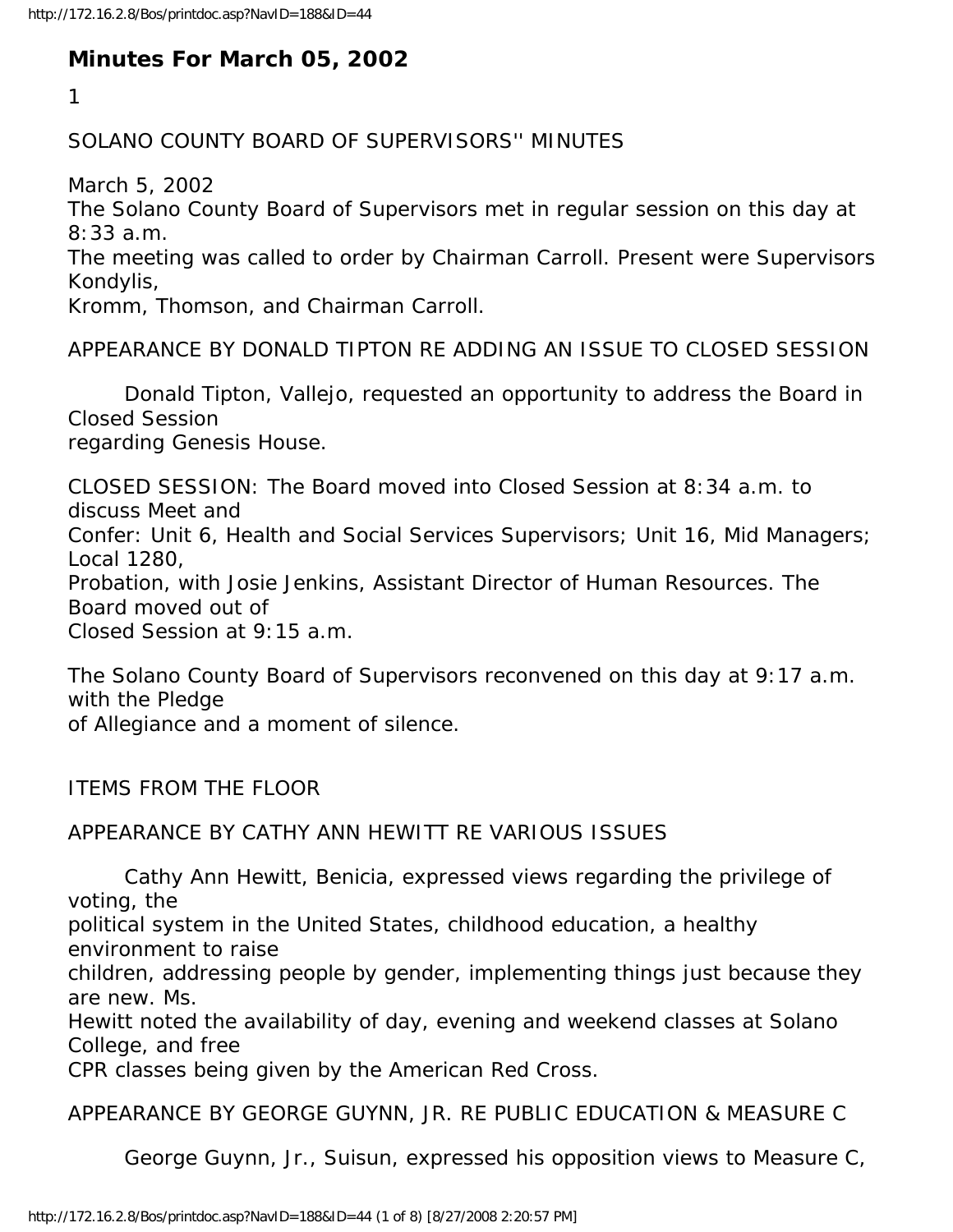the increase in restrictions in the school system, views on the flexibility of the voucher system for schools, and expressed concern with the County for unaccounted fixed assets.

## APPEARANCE BY DONALD TIPTON RE BREACH OF CONFIDENTIALITY

Donald Tipton, Vallejo, voiced his concerns regarding Genesis House, feels there has been a travesty of justice and confidentiality. Mr. Tipton feels there has been a breach of confidentiality within the Department of Environmental Management, and expressed concern with the announcement of names during a Board meeting that related to a code compliance

complaint that was filed. Mr. Tipton requested the Board take a good look at what is going on in

Homeacres, and to look into problems in Code Enforcement.

APPROVAL OF AGENDA

On motion of Supervisor Kondylis and seconded by Supervisor Kromm, the Board acted to

approve the submitted Agenda, incorporated herein by reference, with the following modifications:

(Item 13C) Approval of a resolution amending the Allocation List to add 1.0 FTE Social

Worker II to provide placement services in Child Protective Services, correction to the agenda to note the position is for a Social Worker III and the item was removed from the Consent Calendar.

(Item 13D) Approval of a contract in an amount not to exceed \$100,000 with First Step

of Upper Solano County, Inc. for the period of February 1, 2002 through January 31, 2003 to provide ombudsperson services for Child Protective Services; approval of an appropriation transfer in the amount of \$41,667 from Unanticipated Revenue, correction to the agenda to note the contract date is for March 1, 2002 through January 31, 2003, and the item was removed from the Consent Calendar.

(Item 14B) Approval of Second Amendment to the Corporate Hangar Lease Agreement

with Cowtown Investments to permit commercial activities in their corporate hangar, authorize the Airport Manager to sign the amendment, removed from the Consent Calendar.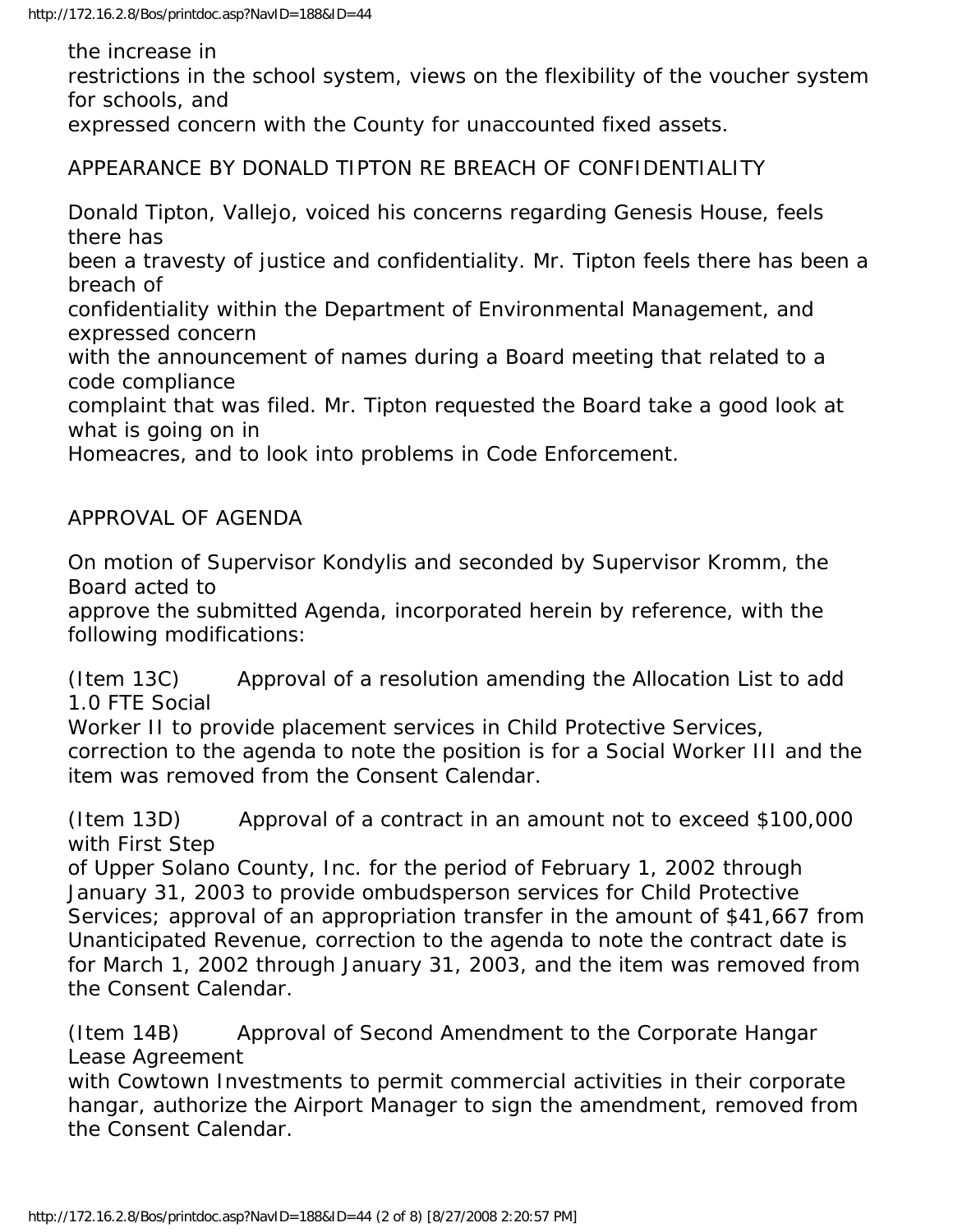So ordered by a vote of 4-0; Supervisor Silva excused.

CONSENT CALENDAR

On motion of Supervisor Kondylis and seconded by Supervisor Thomson, the Board acted to

approve the following Consent Calendar items by a vote of 4-0; Supervisor Silva excused.

(Item 12) MINUTES OF THE BOARD OF SUPERVISORS MEETING OF FEBRUARY 5,

2002, as outlined in the Agenda Submittal from the Clerk of the Board dated March

5, 2002, incorporated herein by reference, approved.

(Item 13A) PURCHASE OF ASSETS AND PAYMENT OF INSTALLATION COSTS RE

IMPLEMENTATION OF CALWIN, as outlined in the Agenda Submittal from Health and Social Services dated March 5, 2002, incorporated herein by reference,

approved.

(Item 13B) DEVELOPMENT OF AGREEMENTS WITH SENECA CENTER RE SPECIALIZED FOSTER CARE SERVICES, as outlined in the Agenda Submittal from Health and Social Services dated March 5, 2002, incorporated herein by reference, approved and Chairman authorized to sign the resulting agreements on

behalf of Solano County.

(Item 14A) RESOLUTION NO. 2002-037 REQUESTING THE METROPOLITAN TRANSPORTATION COMMISSION (MTC) TO ALLOCATE FISCAL YEAR 2002-03 TRANSPORTATION DEVELOPMENT ACT (TDA) ARTICLE 3 PEDESTRIAN/BICYCLE PROJECT FUNDING, adopted. (see Resolution Book)

(Item 15) GRANT FUNDING FROM THE CALIFORNIA RESOURCES AGENCY RE

COASTAL IMPACT ASSISTANCE PROGRAM, as outlined in the Agenda Submittal from the Department of Environmental Management dated March 5, 2002,

incorporated herein by reference, accepted.

## **ORDERS**

(Item 14B) SECOND AMENDMENT TO CORPORATE HANGAR LEASE AGREEMENT WITH COWTOWN INVESTMENTS, APPROVED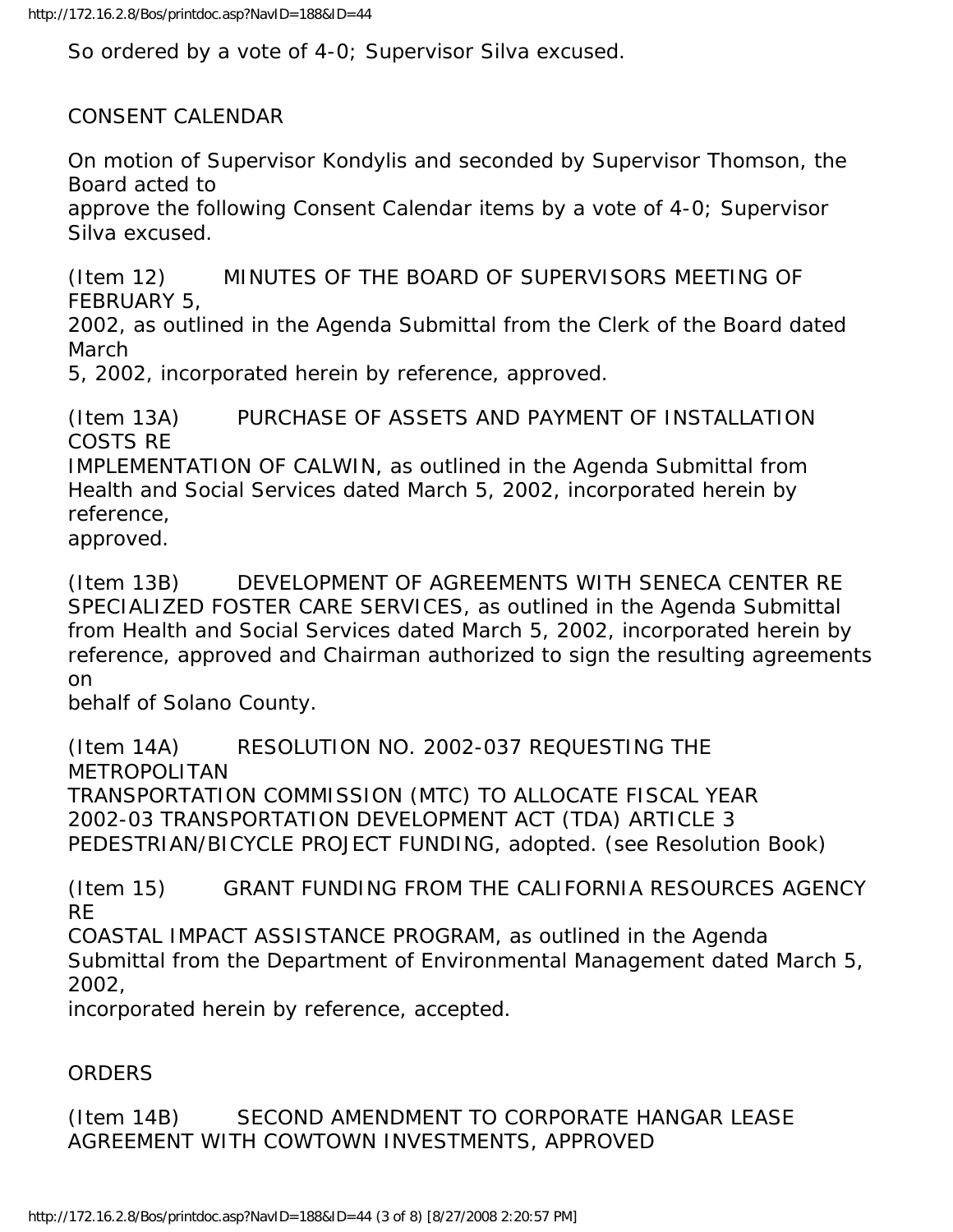The Board was provided with an Agenda Submittal from the Department of

Transportation dated March 5, 2002, incorporated herein by reference, regarding an amendment

to the Corporate Hangar Lease with Cowtown Investments to permit commercial activities in

their hangar.

 Mary Ann Rollison, representing Cowtown Investments, noted support for the

amendment, that items in the amendment are sanctionable by the Federal Aviation

Administration, discussed airport improvements to facilitate corporate use of the airport, and that

this amendment would help with updating the airport.

 Supervisor Kromm noted receiving a call from his representative on the Airport Land Use

Commission, John Peters, requesting the issue be postponed for one week to allow comment on

this issue by Frank Gerstenkorn, President of the Airport Land Use Commission, who is out of

town.

 Ms. Rollison noted the Airport Advisory Board, which included Mr. Gerstenkorn, had

unanimously approved the amendment to the lease.

 Responding to questions posed by Supervisor Thomson if there were any issues relating

to this item, Deputy County Counsel Bernadette Curry noted she was not aware of any issues.

 Supervisor Thomson noted the potential of the Nut Tree airport, the unanimous vote of

the Airport Land Use Commission, and stated he would like the matter to move forward.

 Chairman Carroll noted a caveat that Mr. Gerstenkorn could still address the Board

regarding the airport subsequent to any action being taken.

 On motion of Supervisor Thomson and seconded by Supervisor Kondylis, the Board

acted to approve the second amendment to the Corporate Hangar Lease with Cowtown

Investments to permit commercial activities in their corporate hangar and to authorize the Airport

Manager to sign said contract on behalf of Solano County. So ordered by a vote of 3-1;

Supervisor Kromm voted no and Supervisor Silva was excused.

(Item 13C) RESOLUTION NO. 2002-036 AMENDING THE LIST OF NUMBERS AND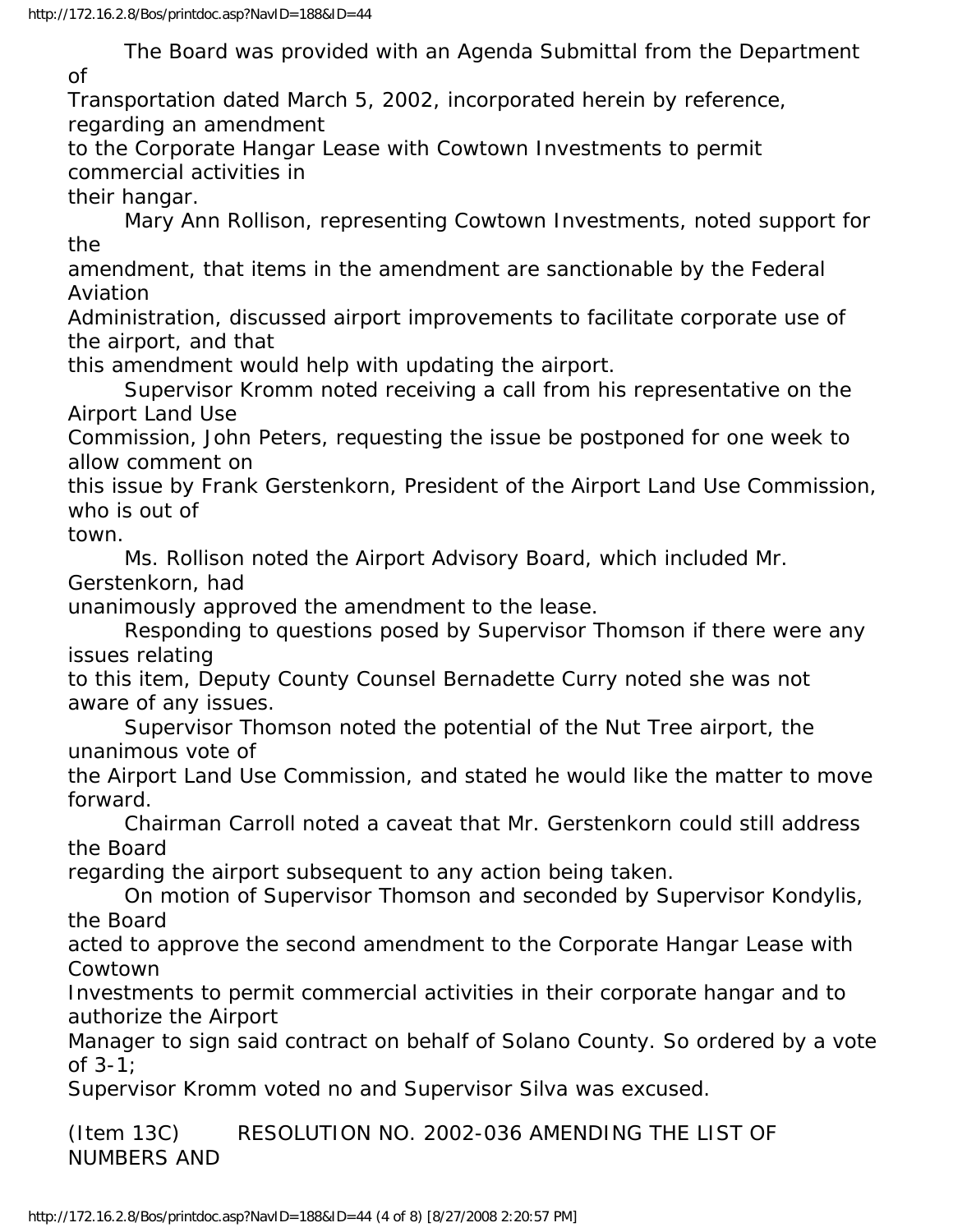CLASSIFICATIONS OF POSITIONS WITHIN SOLANO COUNTY (HEALTH AND SOCIAL SERVICES/CHILD PROTECTIVE SERVICES), ADOPTED

The Board was provided with an Agenda Submittal from the Department of Health and

Social Services dated March 5, 2002, incorporated herein by reference, regarding the addition of

a Social Worker III to provide placement services in Child Protective Services (CPS).

Cathy Ann Hewitt, Benicia, spoke in favor of the resolution, she noted the need for

prevention, discussed contributing factors to children not being well taken care of, people are not

careful enough, the need for more help with prevention, and suggested early childhood education

classes and parenting classes be taught in the schools.

 On motion of Supervisor Kromm and seconded by Supervisor Thomson, the Board acted

to adopt Resolution No. 2002-036 Amending the List of Numbers and Classifications of

Positions Within Solano County. So ordered by a vote of 4-0; Supervisor Silva excused. (see

Resolution Book)

(Item 13D) AGREEMENT WITH FIRST STEP OF UPPER SOLANO COUNTY, INC.

RE OMBUDSPERSON SERVICES FOR CHILD PROTECTIVE SERVICES, APPROVED

 APPROPRIATION TRANSFER IN THE AMOUNT OF \$41,667 FROM UNANTICIPATED REVENUE, APPROVED.

The Board was provided with an Agenda Submittal from Health and Social **Services** 

dated March 5, 2002, incorporated herein by reference, regarding an agreement with First Step of

Upper Solano County Incorporated to provide ombudsperson services to Child Protective

Services (CPS).

Cathy Ann Hewitt, Benicia, noted the relationship with Item 13C, endorsed the agreement, and feels the Board is making positive changes.

 On motion of Supervisor Thomson and seconded by Supervisor Kondylis, the Board

acted to approve an agreement with First Step of Upper Solano County Incorporated to provide

ombudsperson services for Child Protective Services, and to approve an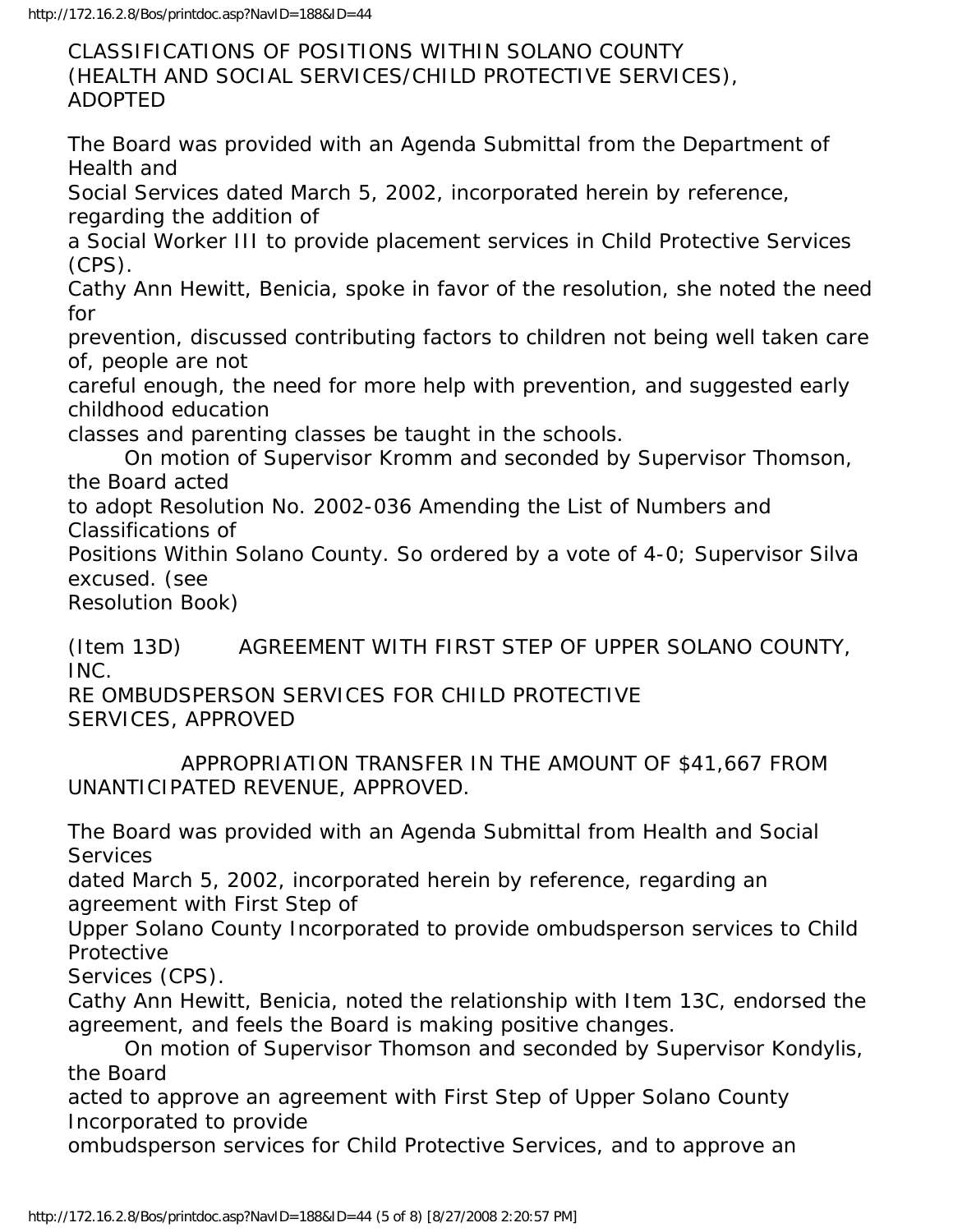appropriation Transfer in the amount of \$41,667 relating to this action. So ordered by a vote of 4-0; Supervisor Silva excused.

(Item 17) APPROPRIATION TRANSFER IN THE AMOUNT OF \$310,000 FROM

GENERAL FUND CONTINGENCIES TO THE GENERAL SERVICES UTILITY BUDGET RE EMERGENCY ENGINE/GENERATOR REPAIRS AT THE COUNTY''S COGENERATION PLANT, APPROVED

The Board was provided with an Agenda Submittal from the Department of **General** 

Services dated March 5, 2002, incorporated herein by reference, regarding repair to the 1,000-

kilowatt engine/generator at the Cogeneration Plant.

Director of General Services Jim Werdell noted this was a catastrophic event that was

impossible to predict or prevent.

Responding to questions posed by Supervisor Kromm regarding the age of the unit, the

life expectancy of the equipment, and the cause of the breakdown, Mr. Werdell noted the engine

is about 12 years old with approximately 99,000 hours on the unit, and the life expectancy for the

unit is 30 to 40 years. Mr. Werdell noted the incident was probably due to a defective part, the

unit is past the warranty, but the insurance may cover a portion of the costs. On motion of Supervisor Kondylis and seconded by Supervisor Kromm,

the Board acted

to appropriate \$310,000 from General Fund Contingencies to the General Services Utility Budget

relative to the emergency repairs for the engine/generator at the County Cogeneration Plant. So

ordered by a vote of 4-0; Supervisor Silva excused.

SPECIAL DISTRICTS GOVERNED BY THE BOARD OF SUPERVISORS:

(Item 18) IN-HOME SUPPORTIVE SERVICES PUBLIC AUTHORITY

 Minutes regarding this matter are contained in the In-Home Supportive Services Public

Authority Minutes Book.

The Board of Directors of the In-Home Supportive Services Public Authority adjourned

to continue the regular meeting of the Board of Supervisors.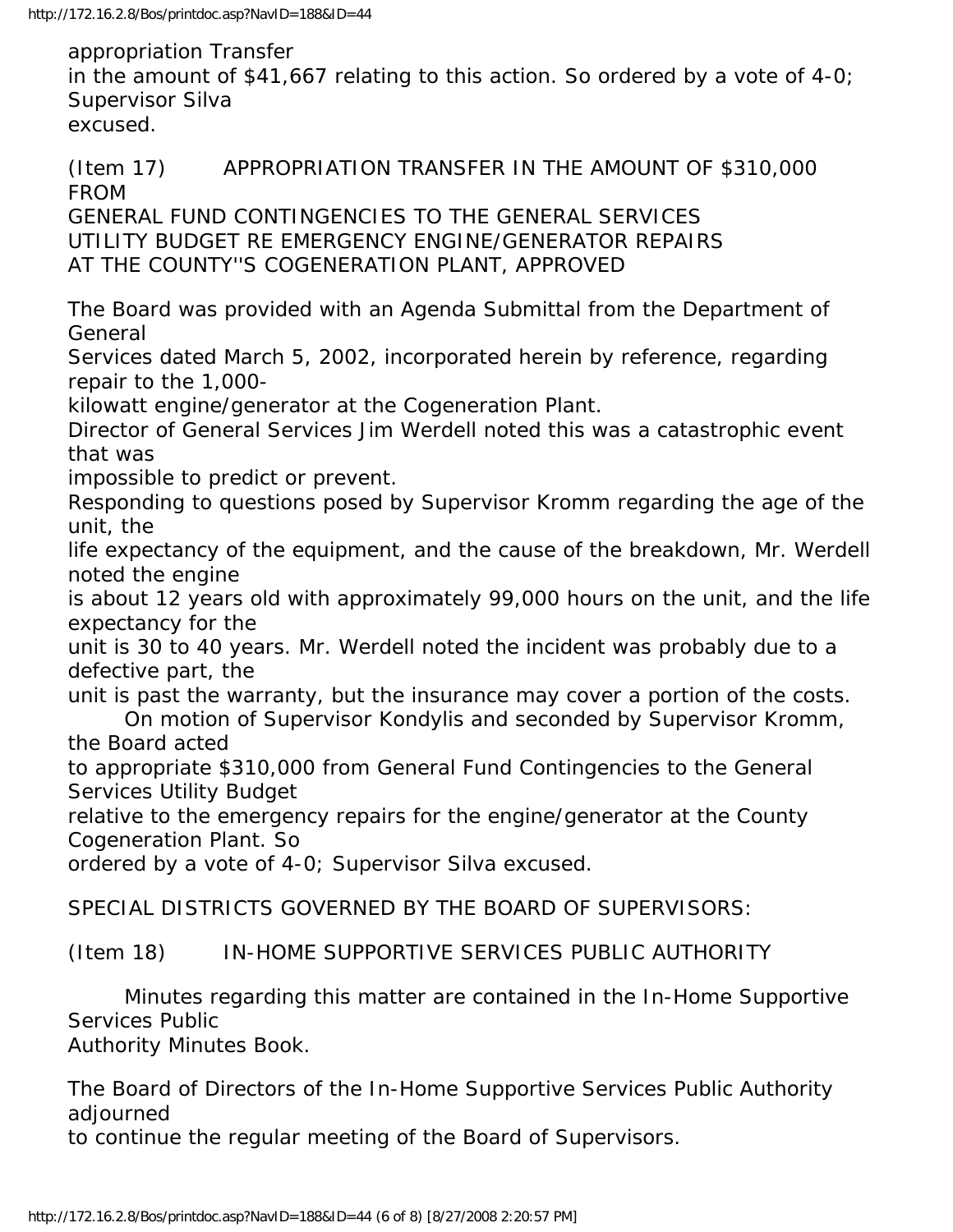(Item 19) IN-HOME SUPPORTIVE SERVICES (IHSS) ADVISORY BOARD REPORT, RECEIVED

 INTERAGENCY AGREEMENT BETWEEN THE COUNTY AND THE SOLANO COUNTY IHSS PUBLIC AUTHORITY, APPROVED

 RESOLUTION NO. 2002-038 AMENDING THE LIST OF NUMBERS AND CLASSIFICATIONS OF POSITIONS (HEALTH AND SOCIAL

SERVICES/IN-HOME SUPPORTIVE SERVICES), ADOPTED

 SOLANO COUNTY IN-HOME SUPPORTIVE SERVICES ADVISORY BOARD DISSOLVED

Linda Watt, Department of Health and Social Services, gave a brief over view of the

information contained in the Agenda Submittal from her department dated March 5, 2002,

incorporated herein by reference, regarding actions necessary for development of the In-Home

Supportive Services (IHSS) Division.

 On motion of Supervisor Kondylis and seconded by Supervisor Thomson, the Board

acted to receive the report from the In-Home Supportive Services (IHSS) Advisory Board, to

approve an Interagency Agreement between the County and the Solano County IHSS Public

Authority, to adopt Resolution No. 2002-038 Amending the list of Numbers and Classifications

of Positions (Health and Social Services/In-Home Supportive Services), and to dissolve the

Solano County In-Home Supportive Services Advisory Board. So ordered by a vote of 4-0;

Supervisor Silva excused. (see Resolution Book)

(Item 20A) RICHARD BRANN APPOINTED AND THOMAS C. CLARK, ROBERT MAUNDER, AND RUTH SETTERQUIST REAPPOINTED TO THE SOLANO COUNTY HISTORICAL RECORDS COMMISSION

On motion of Supervisor Kondylis and seconded by Chairman Carroll, the Board acted to

appoint Richard Brann to a term that will expire April 26, 2004 and to reappoint Thomas C.

Clark, Robert Maunder, and Ruth Setterquist to the Solano County Historical Records

Commission for terms to expire April 26, 2006. So ordered by a vote of 4-0; Supervisor Silva